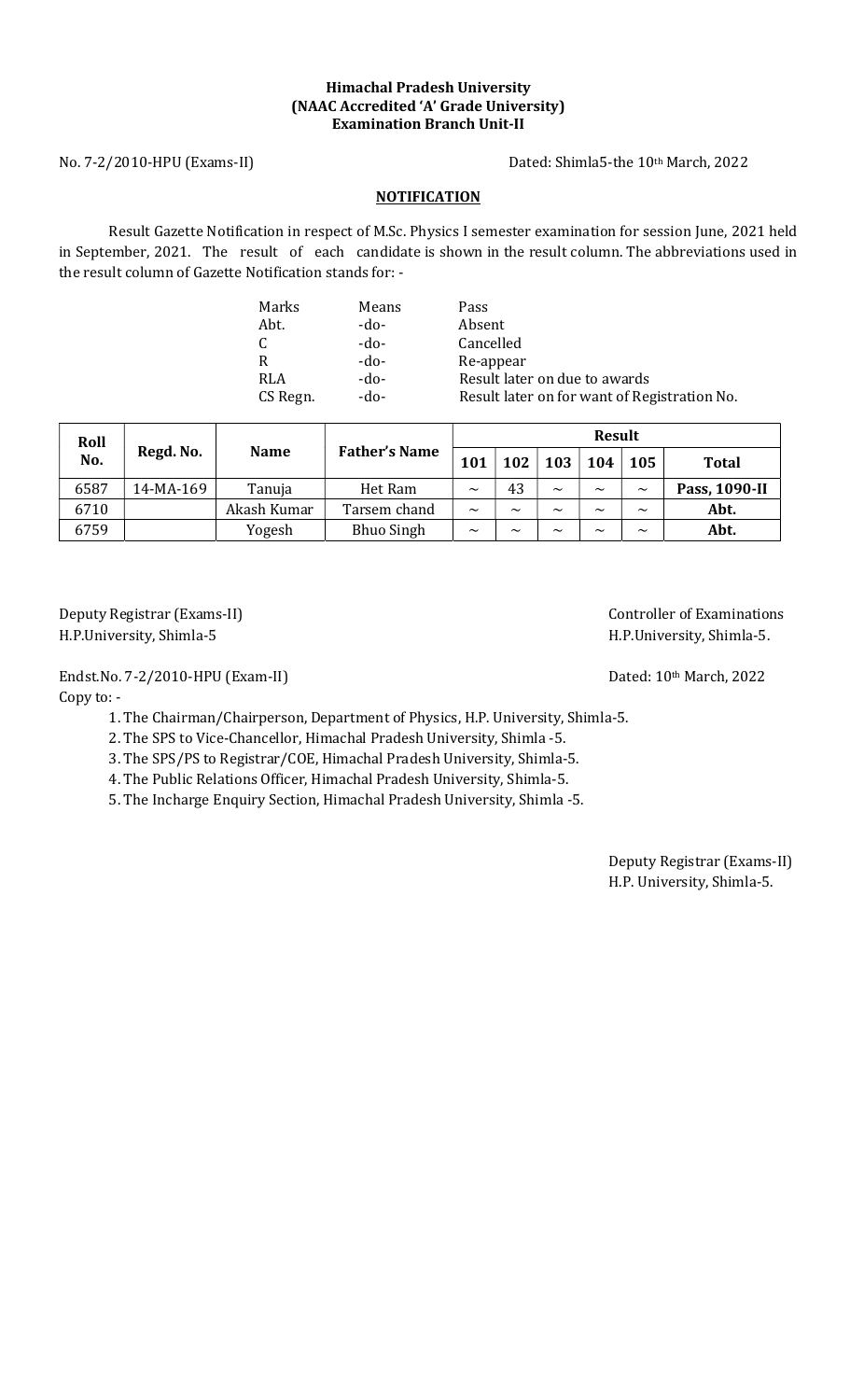## Himachal Pradesh University (NAAC Accredited 'A' Grade University) Examination Branch Unit-II

No. 7-2/2010-HPU (Exams-II) Dated: Shimla5-the 10th March, 2022

# **NOTIFICATION**

Result Gazette Notification in respect of M.Sc. Physics II semester examination for session June, 2021 held in September, 2021. The result of each candidate is shown in the result column. The abbreviations used in the result column of Gazette Notification stands for: -

| Marks    | Means  | Pass                                         |
|----------|--------|----------------------------------------------|
| Abt.     | -do-   | Absent                                       |
| C        | -do-   | Cancelled                                    |
| R        | -do-   | Re-appear                                    |
| RLA      | $-do-$ | Result later on due to awards                |
| CS Regn. | -do-   | Result later on for want of Registration No. |

| Roll             |             |                 | Father's                      | <b>Result</b> |                |                       |                       |                       |                     |  |  |
|------------------|-------------|-----------------|-------------------------------|---------------|----------------|-----------------------|-----------------------|-----------------------|---------------------|--|--|
| Regd. No.<br>No. | <b>Name</b> | <b>Name</b>     | 201                           | 202           | 203            | 204                   | 205                   | <b>Total</b>          |                     |  |  |
| 6409             | 11-MLS-165  | Bhawna          | Beli Ram                      | 26            | $\sim$         | $\tilde{\phantom{a}}$ | $\sim$                | $\sim$                | $R-201$             |  |  |
| 6710             |             | Akash Kumar     | Tarsem chand                  | Abt.          | 0 <sub>0</sub> | $\tilde{\phantom{a}}$ | Abt.                  | $\sim$                | R-201, 202, 204     |  |  |
| 6711             | 14-GHK-324  | Akshdeep        | Kishori Lal                   | 48            | $\sim$         | $\tilde{\phantom{a}}$ | $\tilde{\phantom{a}}$ | $\sim$                | <b>Pass 1132-II</b> |  |  |
| 6745             | 14-GCB-277  | Garima          | <b>Gulab Singh</b><br>Guleria | 25            | $\sim$         | $\tilde{\phantom{a}}$ | $\sim$                | $\tilde{\phantom{a}}$ | $R-201$             |  |  |
| 6783             | 11-HM-844   | Naveen<br>Kumar | Jai Gopal                     | 55            | $\sim$         | $\sim$                | $\tilde{\phantom{a}}$ | $\tilde{\phantom{a}}$ | <b>Pass 1246-II</b> |  |  |

Deputy Registrar (Exams-II) and the controller of Examinations controller of Examinations H.P.University, Shimla-5 H.P.University, Shimla-5.

Endst.No. 7-2/2010-HPU (Exam-II) Dated: 10<sup>th</sup> March, 2022 Copy to: -

1. The Chairman/Chairperson, Department of Physics, H.P. University, Shimla-5.

2. The SPS to Vice-Chancellor, Himachal Pradesh University, Shimla -5.

3. The SPS/PS to Registrar/COE, Himachal Pradesh University, Shimla-5.

4. The Public Relations Officer, Himachal Pradesh University, Shimla-5.

5. The Incharge Enquiry Section, Himachal Pradesh University, Shimla -5.

Deputy Registrar (Exams-II) H.P. University, Shimla-5.